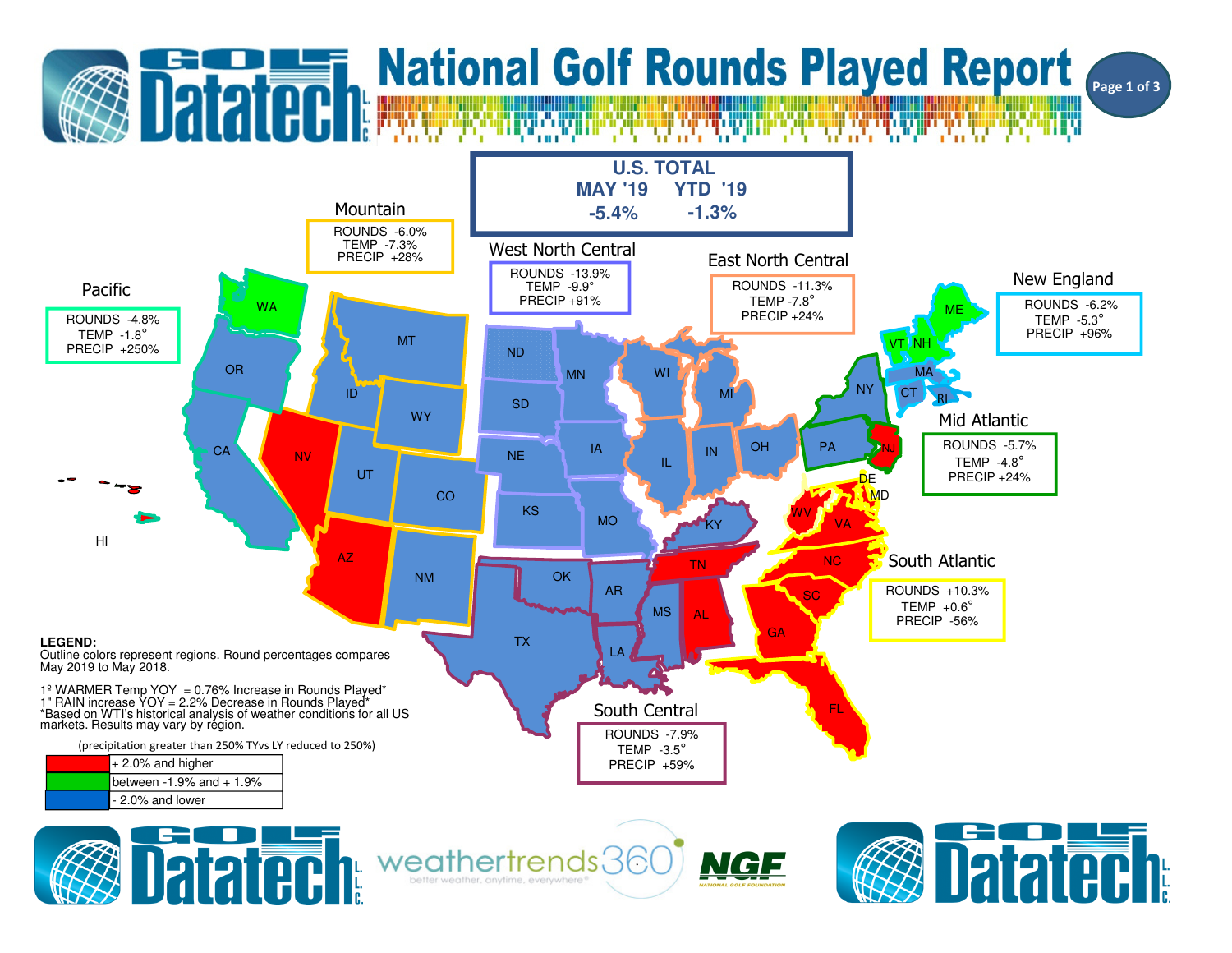## **Datated National Golf Rounds Played Report**

Page 2 of 3

| <b>PACIFIC</b>            | <b>MAY</b><br>$-4.8%$ | <b>YTD</b><br>$-6.4%$ | <b>MAY 2019</b>           |            |            | <b>SOUTH ATLANTIC</b> | <b>MAY</b><br>10.3% | <b>YTD</b><br>3.6% |
|---------------------------|-----------------------|-----------------------|---------------------------|------------|------------|-----------------------|---------------------|--------------------|
|                           |                       |                       |                           | <b>MAY</b> | <b>YTD</b> | DE, DC, MD            | 11.4%               | 14.8%              |
| CA                        | $-6.0%$               | $-8.8%$               | <b>UNITED STATES</b>      | $-5.4%$    | $-1.3%$    | Washington/Baltimore  | 17.2%               | 19.7%              |
| Los Angeles               | $-1.9%$               | $-7.6%$               | <b>PUBLIC ACCESS</b>      | $-6.3%$    | $-1.8%$    | <b>FL</b>             | 14.3%               | 2.9%               |
| <b>Orange County</b>      | $-10.0%$              | $-11.0%$              | <b>PRIVATE</b>            | $-1.4%$    | 0.4%       | Jacksonville          | 6.4%                | 5.9%               |
| Palm Springs              | 7.2%                  | 1.1%                  |                           |            |            | Orlando               | 13.2%               | 5.5%               |
| Sacramento                | $-6.4%$               | $-13.0%$              | <b>EAST NORTH CENTRAL</b> | $-11.3%$   | $-0.5%$    | Tampa                 | 14.4%               | 2.2%               |
| San Diego                 | $-6.9%$               | $-5.3%$               | IL                        | $-18.3%$   | $-7.5%$    | Palm Beach            | 28.2%               | 5.1%               |
| San Francisco/Oakland     | $-9.5%$               | $-13.6%$              | Chicago                   | $-18.2%$   | $-6.9%$    | Naples/Ft Myers       | 12.3%               | 0.9%               |
| HI                        | 3.0%                  | $-2.5%$               | IN                        | $-12.4%$   | 0.8%       | Miami/Ft.Lauderdale   | 11.1%               | 3.2%               |
| <b>OR</b>                 | $-7.5%$               | $-2.2%$               | MI                        | $-7.5%$    | $-1.7%$    | GA                    | 5.1%                | 2.2%               |
| Portland                  | $-8.7%$               | $-0.4%$               | Detroit                   | $-9.9%$    | $-5.3%$    | Atlanta               | 1.8%                | 2.1%               |
| <b>WA</b>                 | $-0.5%$               | 2.3%                  | OH                        | $-7.7%$    | 6.3%       | NC                    | 9.0%                | $-0.6%$            |
| Seattle                   | $-1.5%$               | 5.1%                  | Cincinnati                | $-12.2%$   | 1.0%       | Greensboro/Raleigh    | 7.4%                | 6.8%               |
|                           |                       |                       | Cleveland                 | $-7.6%$    | 10.2%      | <b>SC</b>             | 3.3%                | 0.6%               |
| <b>MOUNTAIN</b>           | $-6.0%$               | $-5.2%$               | WI                        | $-13.3%$   | $-3.4%$    | Charleston            | 7.3%                | 4.9%               |
| AZ                        | 9.2%                  | $-0.6%$               |                           |            |            | <b>Hilton Head</b>    | $-0.2%$             | 4.6%               |
| Phoenix                   | 10.3%                 | 0.1%                  |                           |            |            | Myrtle Beach          | 10.2%               | $-1.0%$            |
| CO                        | $-8.1%$               | $-12.7%$              | <b>SOUTH CENTRAL</b>      | $-7.9%$    | $-5.2%$    | VA, WV                | 13.1%               | 15.7%              |
| Denver                    | $-12.0%$              | $-15.0%$              | <b>AL</b>                 | 3.7%       | $-3.5%$    |                       |                     |                    |
| ID, WY, MT, UT            | $-14.7%$              | $-7.1%$               | AR, LA, MS                | $-11.5%$   | $-9.0%$    | <b>MID ATLANTIC</b>   | $-5.7%$             | 7.4%               |
| <b>NM</b>                 | $-14.8%$              | $-10.3%$              | KY                        | $-8.4%$    | $-0.3%$    | <b>NJ</b>             | 4.3%                | 19.0%              |
| <b>NV</b>                 | 4.1%                  | $-6.0%$               | OK                        | $-21.9%$   | $-9.1%$    | <b>NY</b>             | $-11.0%$            | $-0.6%$            |
| Las Vegas                 | 4.1%                  | $-9.6%$               | <b>TN</b>                 | 11.1%      | 7.2%       | New York City         | $-2.3%$             | 10.4%              |
|                           |                       |                       | <b>TX</b>                 | $-10.5%$   | $-6.5%$    | <b>PA</b>             | $-3.9%$             | 10.1%              |
| <b>WEST NORTH CENTRAL</b> | $-13.9%$              | $-2.3%$               | Dallas/Ft. Worth          | $-10.7%$   | $-7.9%$    | Philadelphia          | 6.2%                | 18.8%              |
| KS, NE                    | $-17.6%$              | $-3.7%$               | Houston                   | $-10.3%$   | $-3.3%$    | Pittsburgh            | $-6.0%$             | 14.6%              |
| ND,SD                     | $-9.4%$               | 11.0%                 | San Antonio               | $-4.7%$    | $-0.5%$    |                       |                     |                    |
| <b>MN</b>                 | $-8.1%$               | 2.9%                  |                           |            |            | <b>NEW ENGLAND</b>    | $-6.2%$             | 0.4%               |
| Minneapolis/St.Paul       | $-2.8%$               | 9.4%                  |                           |            |            | <b>CT</b>             | $-6.2%$             | 4.1%               |
| IA, MO                    | $-16.9%$              | $-5.9%$               |                           |            |            | MA, RI                | $-8.2%$             | $-1.4%$            |
| St Louis                  | $-11.2%$              | $-1.8%$               |                           |            |            | <b>Boston</b>         | $-12.9%$            | $-3.5%$            |
| <b>Kansas City</b>        | $-23.4%$              | $-9.9%$               |                           |            |            | ME, NH, VT            | $-1.9%$             | 1.7%               |

|   |          |                           | <b>MAY</b> | <b>YTD</b> | DE        |
|---|----------|---------------------------|------------|------------|-----------|
| ℅ | $-8.8%$  | <b>UNITED STATES</b>      | $-5.4%$    | $-1.3%$    |           |
| ℅ | $-7.6%$  | <b>PUBLIC ACCESS</b>      | $-6.3%$    | $-1.8%$    | FL        |
| ℅ | $-11.0%$ | <b>PRIVATE</b>            | $-1.4%$    | 0.4%       |           |
| ℅ | 1.1%     |                           |            |            |           |
| ℅ | $-13.0%$ | <b>EAST NORTH CENTRAL</b> | $-11.3%$   | $-0.5%$    |           |
| ℅ | $-5.3%$  | IL                        | $-18.3%$   | $-7.5%$    |           |
| ℅ | $-13.6%$ | Chicago                   | $-18.2%$   | $-6.9%$    |           |
| ℅ | $-2.5%$  | IN                        | $-12.4%$   | 0.8%       |           |
| ℅ | $-2.2%$  | MI                        | $-7.5%$    | $-1.7%$    | GΑ        |
| ℅ | $-0.4%$  | Detroit                   | $-9.9%$    | $-5.3%$    |           |
| ℅ | 2.3%     | OH                        | $-7.7%$    | 6.3%       | ΝC        |
| ℅ | 5.1%     | Cincinnati                | $-12.2%$   | 1.0%       |           |
|   |          | Cleveland                 | $-7.6%$    | 10.2%      | SC        |
| ℅ | $-5.2%$  | WI                        | $-13.3%$   | $-3.4%$    |           |
| ℅ | $-0.6%$  |                           |            |            |           |
| ℅ | 0.1%     |                           |            |            |           |
| ℅ | $-12.7%$ | <b>SOUTH CENTRAL</b>      | $-7.9\%$   | $-5.2%$    | VA        |
| ℅ | $-15.0%$ | <b>AL</b>                 | 3.7%       | $-3.5%$    |           |
| ℅ | $-7.1%$  | AR, LA, MS                | $-11.5%$   | $-9.0%$    | MII       |
| ℅ | $-10.3%$ | KY                        | $-8.4%$    | $-0.3%$    | NJ        |
| ℅ | $-6.0%$  | OK                        | $-21.9%$   | $-9.1%$    | <b>NY</b> |
| ℅ | $-9.6%$  | <b>TN</b>                 | 11.1%      | 7.2%       |           |
|   |          | <b>TX</b>                 | $-10.5%$   | $-6.5%$    | PA        |
| ℅ | $-2.3%$  | Dallas/Ft. Worth          | $-10.7%$   | $-7.9%$    |           |
| ℅ | $-3.7%$  | Houston                   | $-10.3%$   | $-3.3%$    |           |
| ℅ | 11.0%    | San Antonio               | $-4.7%$    | $-0.5%$    |           |
| ℅ | 2.9%     |                           |            |            | <b>NE</b> |
| ℅ | 9.4%     |                           |            |            | <b>CT</b> |
| ℅ | $-5.9%$  |                           |            |            | MA        |
| ℅ | $-1.8%$  |                           |            |            |           |

| ١Y | <b>YTD</b> | <b>MAY 2019</b>           |            |            |                       | <b>MAY</b> | <b>YTD</b> |
|----|------------|---------------------------|------------|------------|-----------------------|------------|------------|
| ℅  | $-6.4%$    |                           |            |            | <b>SOUTH ATLANTIC</b> | 10.3%      | 3.6%       |
|    |            |                           | <b>MAY</b> | <b>YTD</b> | DE, DC, MD            | 11.4%      | 14.8%      |
| ℅  | $-8.8%$    | <b>UNITED STATES</b>      | $-5.4%$    | $-1.3%$    | Washington/Baltimore  | 17.2%      | 19.7%      |
| ℅  | $-7.6%$    | <b>PUBLIC ACCESS</b>      | $-6.3%$    | $-1.8%$    | FL.                   | 14.3%      | 2.9%       |
| ℅  | $-11.0%$   | <b>PRIVATE</b>            | $-1.4%$    | 0.4%       | Jacksonville          | 6.4%       | 5.9%       |
| ℅  | 1.1%       |                           |            |            | Orlando               | 13.2%      | 5.5%       |
| ℅  | $-13.0%$   | <b>EAST NORTH CENTRAL</b> | $-11.3%$   | $-0.5%$    | Tampa                 | 14.4%      | 2.2%       |
| ℅  | $-5.3%$    | IL                        | $-18.3%$   | $-7.5%$    | Palm Beach            | 28.2%      | 5.1%       |
| ℅  | $-13.6%$   | Chicago                   | $-18.2%$   | $-6.9%$    | Naples/Ft Myers       | 12.3%      | 0.9%       |
| ℅  | $-2.5%$    | IN                        | $-12.4%$   | 0.8%       | Miami/Ft.Lauderdale   | 11.1%      | 3.2%       |
| ℅  | $-2.2%$    | MI                        | $-7.5%$    | $-1.7%$    | GA                    | 5.1%       | 2.2%       |
| ℅  | $-0.4%$    | Detroit                   | $-9.9%$    | $-5.3%$    | Atlanta               | 1.8%       | 2.1%       |
| ℅  | 2.3%       | OH                        | $-7.7%$    | 6.3%       | <b>NC</b>             | 9.0%       | $-0.6%$    |
| ℅  | 5.1%       | Cincinnati                | $-12.2%$   | 1.0%       | Greensboro/Raleigh    | 7.4%       | 6.8%       |
|    |            | Cleveland                 | $-7.6%$    | 10.2%      | SC                    | 3.3%       | 0.6%       |
| ℅  | $-5.2%$    | WI                        | $-13.3%$   | $-3.4%$    | Charleston            | 7.3%       | 4.9%       |
| ℅  | $-0.6%$    |                           |            |            | <b>Hilton Head</b>    | $-0.2%$    | 4.6%       |
| ℅  | 0.1%       |                           |            |            | Myrtle Beach          | 10.2%      | $-1.0%$    |
| ℅  | $-12.7%$   | <b>SOUTH CENTRAL</b>      | $-7.9%$    | $-5.2%$    | VA, WV                | 13.1%      | 15.7%      |
| ℅  | $-15.0%$   | <b>AL</b>                 | 3.7%       | $-3.5%$    |                       |            |            |
| ℅  | $-7.1%$    | AR, LA, MS                | $-11.5%$   | $-9.0%$    | <b>MID ATLANTIC</b>   | $-5.7%$    | 7.4%       |
| ℅  | $-10.3%$   | KY                        | $-8.4%$    | $-0.3%$    | <b>NJ</b>             | 4.3%       | 19.0%      |
| ℅  | $-6.0%$    | OK                        | $-21.9%$   | $-9.1%$    | <b>NY</b>             | $-11.0%$   | $-0.6%$    |
| ℅  | $-9.6%$    | <b>TN</b>                 | 11.1%      | 7.2%       | New York City         | $-2.3%$    | 10.4%      |
|    |            | <b>TX</b>                 | $-10.5%$   | $-6.5%$    | PA                    | $-3.9%$    | 10.1%      |
| ℅  | $-2.3%$    | Dallas/Ft. Worth          | $-10.7%$   | $-7.9%$    | Philadelphia          | 6.2%       | 18.8%      |
| ℅  | $-3.7%$    | Houston                   | $-10.3%$   | $-3.3%$    | Pittsburgh            | $-6.0%$    | 14.6%      |
| ℅  | 11.0%      | San Antonio               | $-4.7%$    | $-0.5%$    |                       |            |            |
| ℅  | 2.9%       |                           |            |            | <b>NEW ENGLAND</b>    | $-6.2%$    | 0.4%       |
| ℅  | 9.4%       |                           |            |            | <b>CT</b>             | $-6.2%$    | 4.1%       |
| ℅  | $-5.9%$    |                           |            |            | MA, RI                | $-8.2%$    | $-1.4%$    |
| ℅  | $-1.8%$    |                           |            |            | <b>Boston</b>         | $-12.9%$   | $-3.5%$    |
| ℅  | $-9.9%$    |                           |            |            | ME, NH, VT            | $-1.9%$    | 1.7%       |
|    |            |                           |            |            |                       |            |            |

For more information contact Golf Datatech, golfroundsplayed@golfdatatech.com or call 407-944-4116 The percentages represent the differences in number of rounds played comparing May 2019 to May 2018